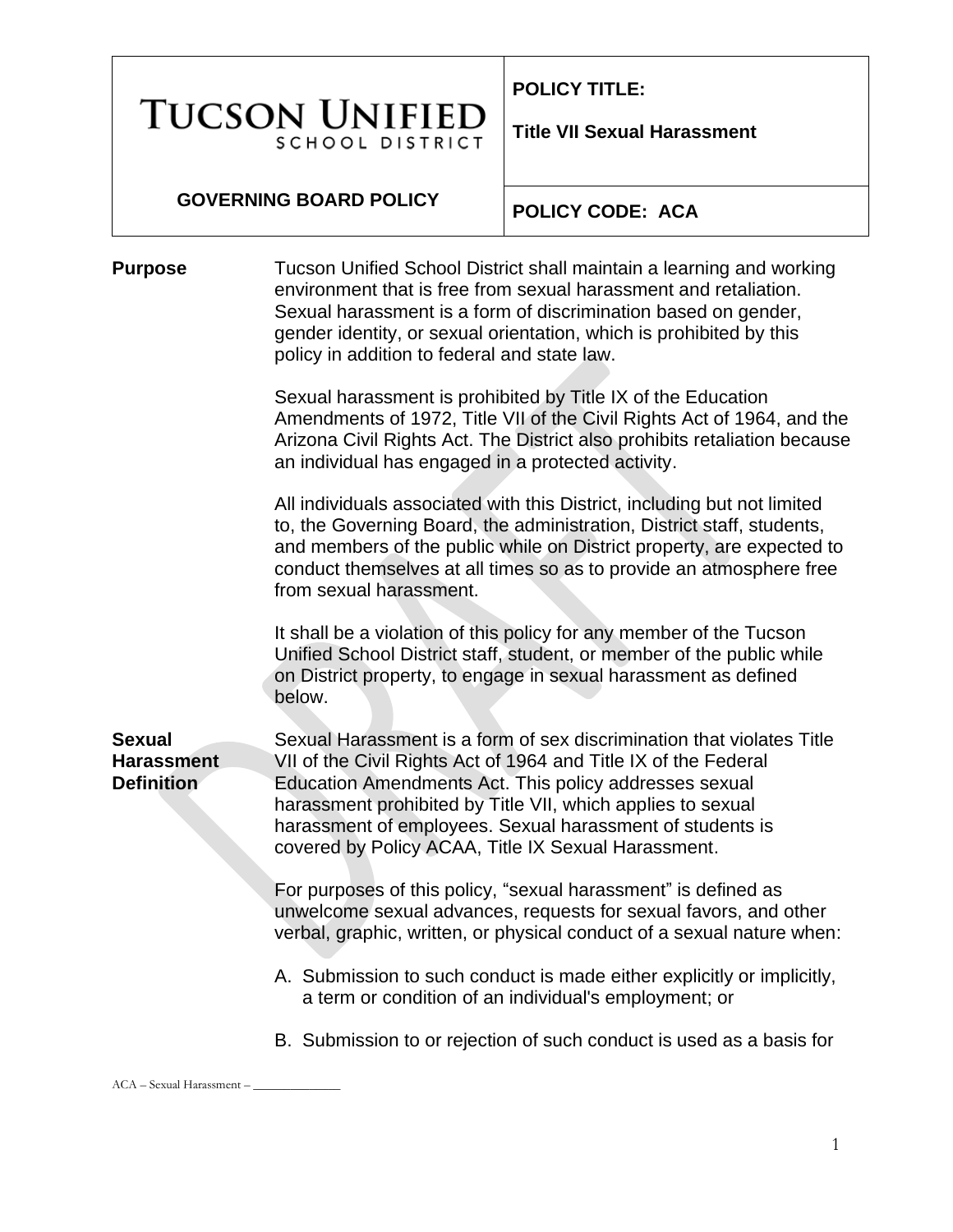**TUCSON UNIFIEI SCHOOL DISTRICT**  **POLICY TITLE:** 

**Title VII Sexual Harassment**

# **GOVERNING BOARD POLICY**

**POLICY CODE: ACA**

employment decisions affecting such individual; or

C. Such conduct has the purpose or effect of substantially interfering with an individual's work performance, or creating an intimidating, hostile, or offensive work environment.

Sexual harassment may include, but is not limited to:

- A. Suggestive or obscene letters, notes, invitations, derogatory comments, slurs, jokes, epithets, assault, touching, fondling, sexual molestation or assault, impeding or blocking movement, leering, gestures, display of sexually suggestive objects, pictures or cartoons.
- B. Continuing to express sexual interest after being informed that the interest is unwelcome. (Reciprocal attraction between peers is not considered sexual harassment.)
- C. Implying or withholding support for an appointment, promotion, or change of assignment; suggesting that a poor performance report will be prepared; or suggesting that probation will be failed.
- D. Coercive sexual behaviors used to control, influence, or affect the career, salary, and/or work environment of another employee.
- E. Offering or granting favors or employment benefits, such as promotions, favorable performance evaluations, favorable assignments, favorable duties or shifts, recommendations, reclassifications, etc., in exchange for sexual favors.

A single incident may result in violation of this policy.

**Retaliation Prohibited**

- Prohibited retaliation shall be defined as:
	- A. Adverse action against a covered individual because the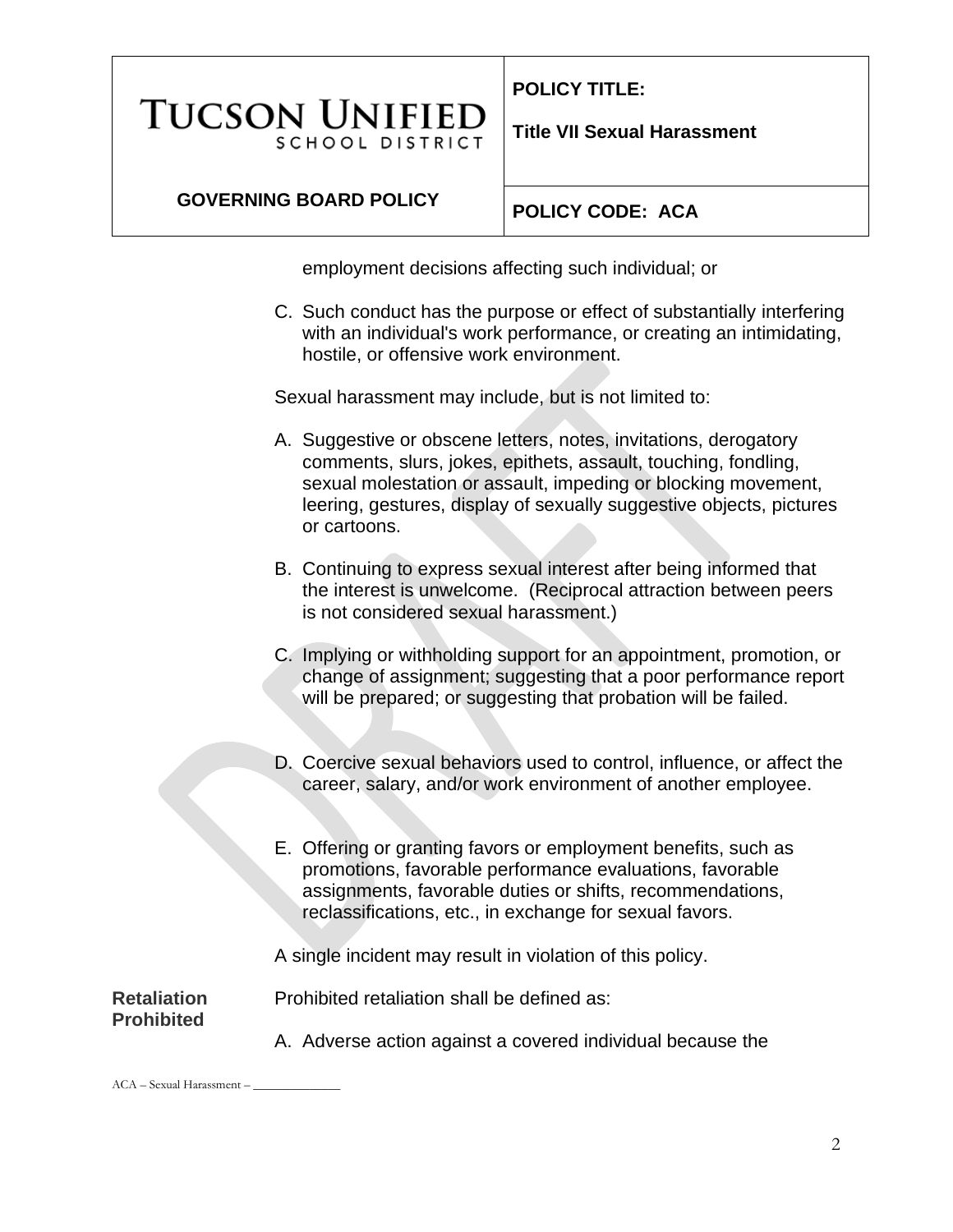# **TUCSON UNIFIED SCHOOL DISTRICT**

**POLICY TITLE:** 

**Title VII Sexual Harassment**

## **GOVERNING BOARD POLICY**

## **POLICY CODE: ACA**

individual (or closely-associated individual) engaged in protected activity.

- B. An adverse action is an action that is likely to keep a reasonable person from engaging in protected activity, including but not limited to termination, denial of promotion, threats, unjustified negative references or evaluations, undesirable transfer, or severe harassment.
- C. Covered individuals are people who have engaged in protected activity, such as filing a sexual harassment charge, or who are closely associated with an individual who has engaged in protected activity, such as a spouse.
- D. Protected activity includes:
	- 1. Reasonable opposition to a practice believed to violate sexual harassment laws on behalf of oneself or others;
	- 2. Participation in a sexual harassment proceeding, such as cooperating with an internal investigation of alleged sexual harassment practices or acting as a witness in an investigation by an outside agency or in litigation; and
	- 3. The asserting of one's rights, such as requests for reasonable accommodation based on religion or disability. Additionally, the Americans with Disabilities Act prohibits retaliation because of opposition to any acts made unlawful by the ADA, including sexual harassment by employers, public accommodations, and state and local government.

A single incident may result in a violation of this policy.

#### **Reporting Procedures:**

Anyone who is subjected to sexual harassment, or who knows of the occurrence of such conduct, shall report the conduct as provided in this policy's administrative regulation ACA-R to the following individuals: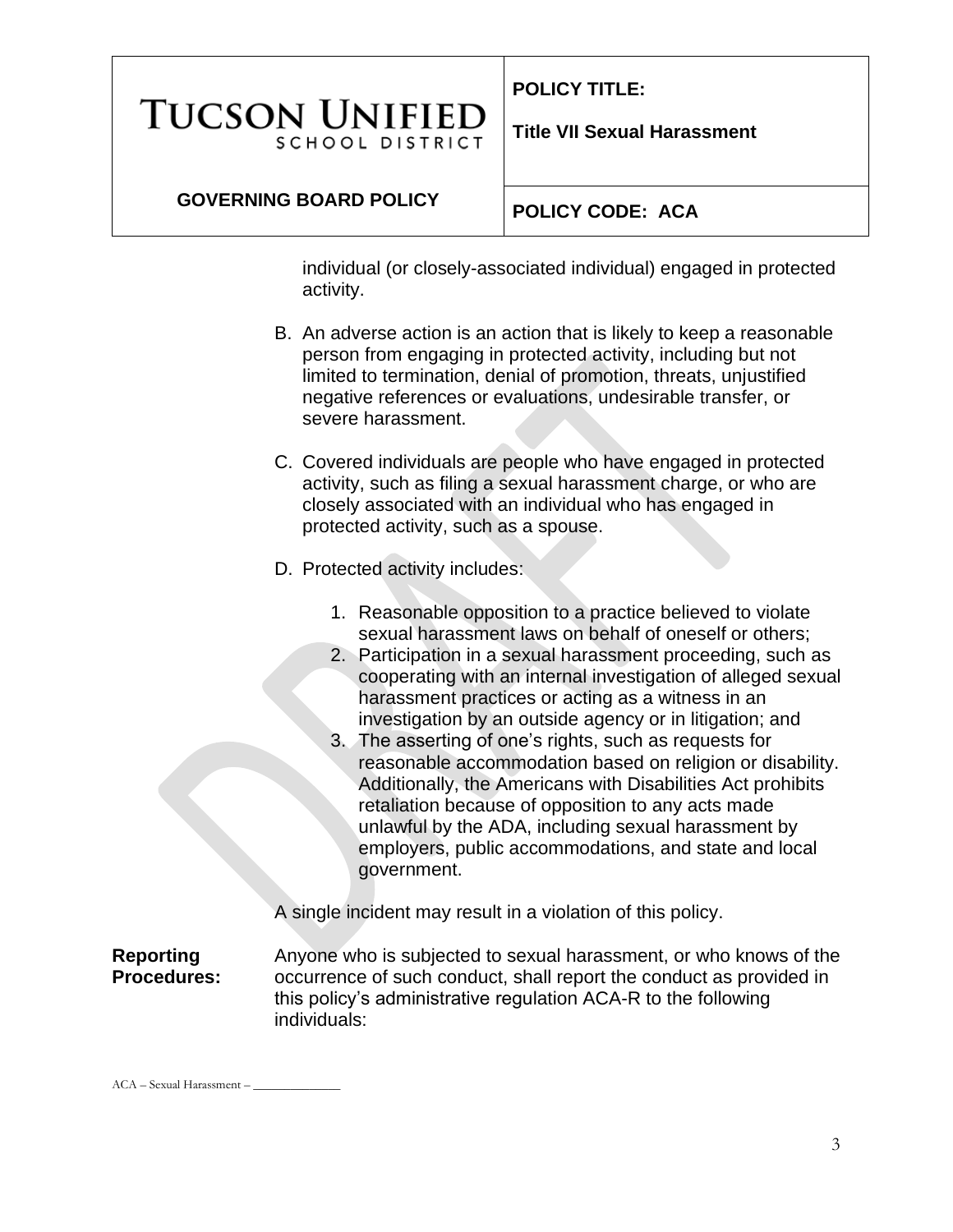# **TUCSON UNIFIEI SCHOOL DISTRICT**

**POLICY TITLE:** 

**Title VII Sexual Harassment**

# **GOVERNING BOARD POLICY**

**POLICY CODE: ACA**

- The individual's immediate supervisor
- The individual's site/department administrator, or
- The District's EEO Compliance Officer.

All matters involving sexual harassment complaints will remain confidential to the extent possible.

The District will use the complaint procedures for conducting a fair and impartial investigation of the retaliation complaint as outlined in regulation ACA-R. The investigation will be conducted in as confidential manner as possible.

If the investigation concludes that a violation of this policy has occurred, the District is committed to taking effective remedial action designed to end the violation(s).

- A. A substantiated charge against a District employee shall subject such employee to disciplinary action, in accordance with Governing Board policy and applicable state laws and/or employee agreements.
- B. If the person alleged to have violated this policy is a member of the general public, sanctions consistent with Policy Code KFA – *Public Conduct on School Property* shall be imposed.

The Superintendent shall establish procedures to ensure monitoring and compliance with this policy.

| Adopted: | September 17, 1985                                 |
|----------|----------------------------------------------------|
| Revised: | July 9, 1991                                       |
| Revised: | May 25, 1995                                       |
| Revised: | February 10, 2004                                  |
| Revised: | October 5, 2004 [in new policy format]             |
| Revised: | May 17, 2011                                       |
| Revised: | January 17, 2013 [Cross Reference Correction Only] |